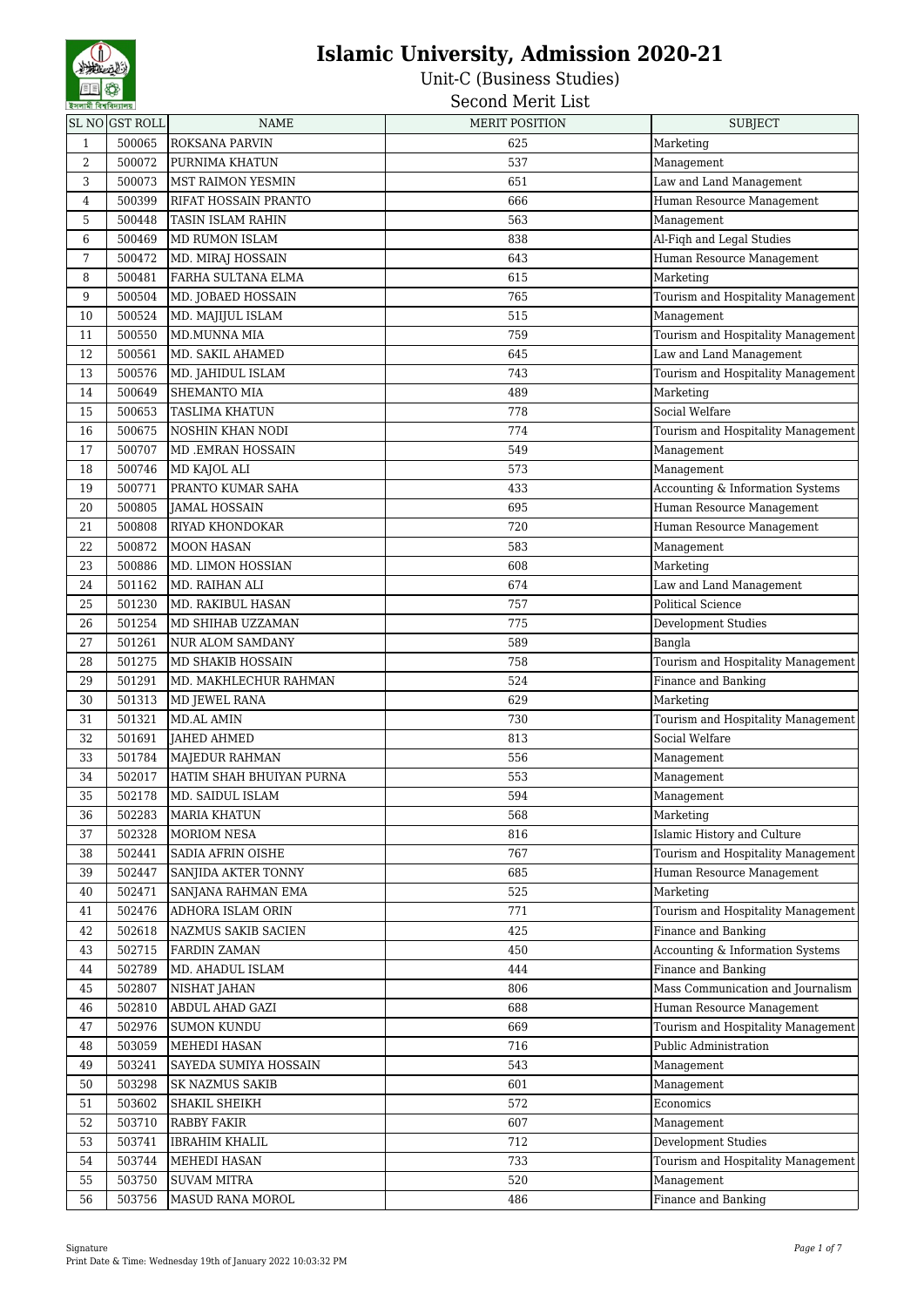Unit-C (Business Studies) Second Merit List

57 503866 MD RAJU AHAMMED 530 Law and Land Management 58 503913 H.M MASUM HASSAN 777 Mass Communication and Journalism 59 503917 MD AMANULLA 507 Accounting & Information Systems 60 503999 FARZANA AHAMED SUCHI 623 Human Resource Management 61 504066 SADIA AKTHER 658 Mass Communication and Journalism 62 504474 MD. RIFAT HOSSEN 514 504474 MD. RIFAT HOSSEN 63 504518 MD.MAHFUZ AHAMED REDAY 230 430 Accounting & Information Systems 64 504526 MOBASHIRUL IBAD LIMON 545 Management 65 504544 MD. SABBIR HOSSEN 673 Human Resource Management 66 504556 LOOKNATH SAHA 612 Management 67 504580 ABDULLAH OMOR 637 Marketing 68 504619 ASIF MAHMUD 442 Accounting & Information Systems 69 504709 KHUSNUT JAHAN DISHA 598 Management 70 504788 TANJIM AHMED 631 Marketing 71 | 504938 |MD. EMON MIA |  $\overline{431}$  |  $\overline{431}$  |  $\overline{431}$  |  $\overline{431}$  |  $\overline{431}$  |  $\overline{431}$  |  $\overline{431}$  |  $\overline{431}$  |  $\overline{431}$  |  $\overline{431}$  |  $\overline{431}$  |  $\overline{431}$  |  $\overline{431}$  |  $\overline{431}$  |  $\overline{431}$  | 72 504994 JONAED MIA 574 Marketing 73 505264 MOST. LIMA BEGUM 727 Political Science 74 505549 MD. AHAD ALI 588 Law and Land Management 75 505645 S. M. TANVEER RAHMAN MOON 638 Human Resource Management 76 505847 RAKIBUL ISLAM 541 Management 77 506045 MD. MOSTAK AHMMED 764 Tourism and Hospitality Management 78 | 506057 | MASADDEK HOSSAIN | 1999 | 120 | 120 | 120 | 120 | 130 | 140 | 150 | 160 | 171 | 171 | 171 | 171 | 171 | 171 | 171 | 171 | 171 | 171 | 171 | 171 | 171 | 171 | 171 | 171 | 171 | 171 | 171 | 171 | 171 | 171 | 17 79 | 506231 | AJOY CHANDRA SARKER | 519 | 506231 | Management 80 | 506336 |MD. MAHAMUDUL HASAN RIFAT | 466 | Accounting & Information Systems 81 506513 ROKHSANA KHATUN 539 Management 82 506664 ABDULLAH AL MAMUN 725 725 Tourism and Hospitality Management 83 506726 MIRZA HASAN MIAH RABBI 717 Human Resource Management 84 | 506749 PRIYA SHAHA |  $423$  |  $36749$  |  $423$  |  $423$  |  $423$  |  $423$  |  $423$  |  $423$  |  $423$  |  $423$  |  $423$  |  $423$  |  $423$  |  $423$  |  $423$  |  $423$  |  $423$  |  $423$  |  $423$  |  $423$  |  $423$  |  $423$  |  $423$  |  $423$  |  $4$ 85 506751 JANNAT AKTER ZERIN 772 Development Studies 86 | 506803 |MD. MEHEDI HASAN 1988 | 1998 | 151amic History and Culture 87 506823 JIHADUL HASAN JIDAN 648 Human Resource Management 88 506918 ZAKIR 636 Marketing 89 507099 SOHAG 709 709 Tourism and Hospitality Management 90 | 507202 |MD. SHAKIB HOSSAIN 619 619 | Marketing 91 507218 MD. LIKHON ALI 616 616 Management 92 507310 MD. FAHAD AKANDO 576 507310 Marketing 93 575 Management 94 507695 NAWMI NAJAH 426 Management 95 507791 NOSHIN TABASSUM ZEBA 660 Human Resource Management 96 507838 TASFIA TASNIM **1988** TAST 1898 1998 1999 492 Finance and Banking 97 | 507877 | RUBAYA AKTER | 1990 | 1991 | 1992 | 1993 | 1993 | 1994 | 1994 | 1995 | 1996 | 1997 | 1998 | 199 98 507925 JURAIRIA AKTER 1988 1998 459 459 Finance and Banking 99 508021 SHANJIDA ISLAM 605 Marketing 100 508115 NUR-E JANNAT NUREN 518 518 Management 101 508161 RAHMA MAHINOOR SHUVESCHA 416 416 Accounting & Information Systems 102 508172 AFNAN AKTER 672 Human Resource Management 103 508455 MD. SHAHRIAR ISLAM ABID 596 Management 104 508474 MD.ABU BAKAR SIDDIQUE 652 Human Resource Management 105 508637 MD. TOWHIDUL ISLAM 510 508637 MD. TOWHIDUL ISLAM 106 508645 SHOAIB IBN SHAFI 671 Tourism and Hospitality Management 107 | 508692 | MD. ASIF BIN ZAHUR BADHON | 460 460 Finance and Banking 108 508726 SHAREARE RAHMAN 418 Accounting & Information Systems 109 508770 MD MORSHADUR RAHAMAN MAMUN 745 Tourism and Hospitality Management 110 508854 MD TAHFIM HOSSAIN FARDIN 10 550 Marketing 111 508878 MASUM MIA **438** Finance and Banking 112 508891 MOST. SHARMIN AKTER 523 Finance and Banking 113 509227 MD. ASHIK 441 Finance and Banking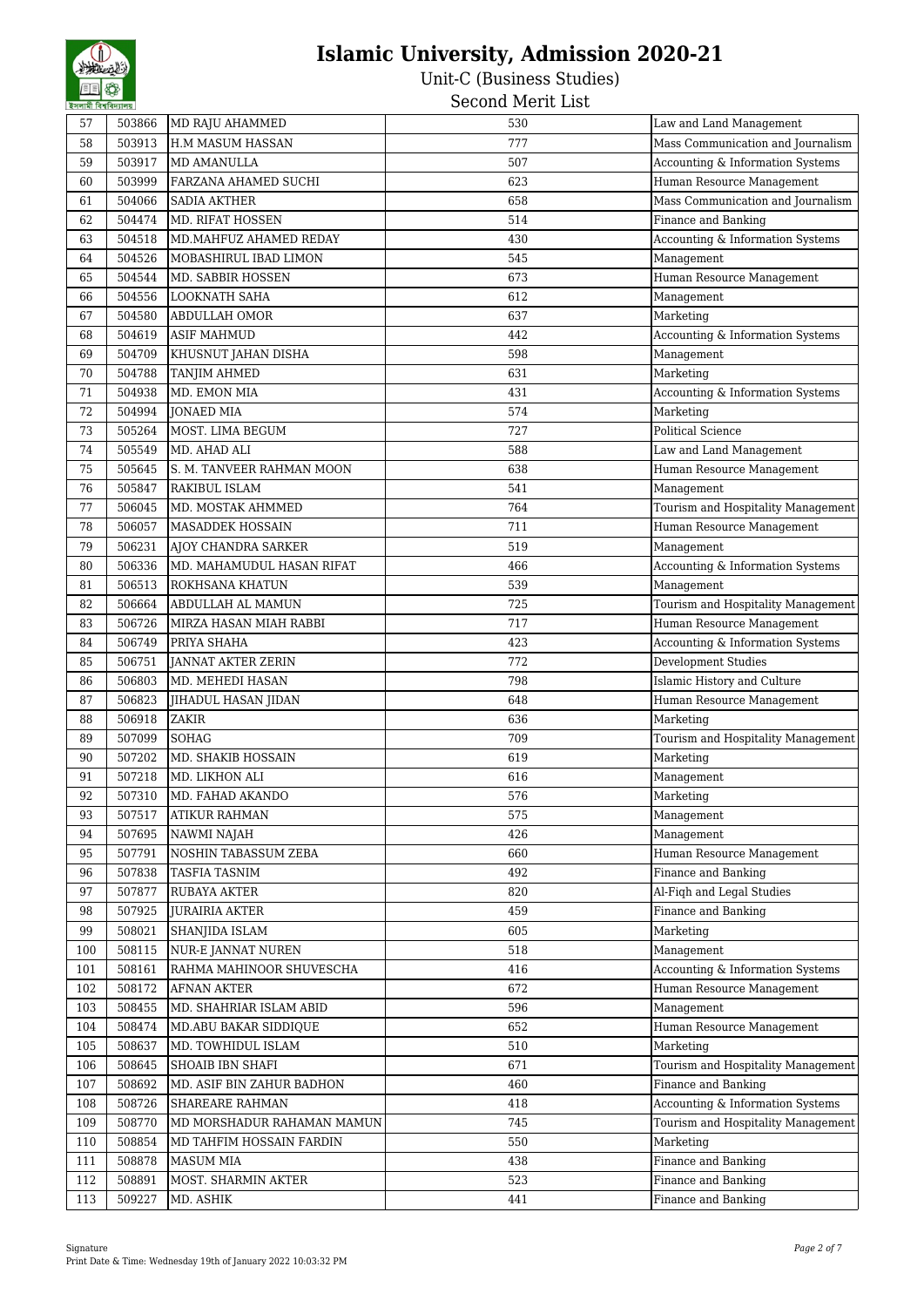| 114 | 509276 | AKASH RAJBONGSHI          | 611 | Marketing                          |
|-----|--------|---------------------------|-----|------------------------------------|
| 115 | 509406 | NURER JAMAN MOHAN         | 713 | Tourism and Hospitality Management |
| 116 | 509420 | ABDULLAH AL MAHMUD        | 632 | Marketing                          |
| 117 | 509445 | MOHAMMAD NURUZZAMAN       | 823 | Al-Fiqh and Legal Studies          |
| 118 | 509667 | MD. NEAMOTULLAH           | 750 | Tourism and Hospitality Management |
| 119 | 509703 | ARIO MAHMUD               | 475 | Finance and Banking                |
| 120 | 509808 | MD RAHATUL ISLAM          | 422 | Accounting & Information Systems   |
| 121 | 509809 | MOHAMMAD ULLAH REZA       | 536 | Marketing                          |
| 122 | 510019 | MST. NUSRAAT JAHAN        | 832 | <b>Folklore Studies</b>            |
| 123 | 510026 | MST. ISRAT JAHAN JOYA     | 761 | Tourism and Hospitality Management |
| 124 | 510037 | PROTITI RAHMAN            | 706 | Development Studies                |
| 125 | 510039 | MONIRA JANNAT             | 762 | Tourism and Hospitality Management |
| 126 | 510078 | <b>SRABONI RANI POPI</b>  | 449 | Management                         |
| 127 | 510126 | SUMAPPA RANI KUNDU        | 566 | Marketing                          |
| 128 | 510406 | MD. ADIB RAHMAN           | 567 | Marketing                          |
| 129 | 510430 | MD. FARHAN ABID CHOWDHURY | 512 | Management                         |
| 130 | 510568 | <b>NASIM AHMMED</b>       | 647 | Tourism and Hospitality Management |
| 131 | 510593 | MD. ZULKER NAYEEN         | 683 | Human Resource Management          |
| 132 | 510862 | MD. NAIM PARVEZ           | 668 | Human Resource Management          |
| 133 | 510876 | EKHLASH JUBAER            | 472 | Management                         |
| 134 | 510886 | SHOJIB MONDAL             | 843 | <b>Folklore Studies</b>            |
| 135 | 511131 | MD. HASIB HASAN           | 803 | Social Welfare                     |
| 136 | 511133 | MD. FARHAN TANVIR         | 710 | Human Resource Management          |
| 137 | 511172 | MD. ADNAN                 | 824 | Al-Fiqh and Legal Studies          |
| 138 | 511268 | MD. DIDARUL ISLAM RAFI    | 595 | Management                         |
| 139 | 511280 | MD. SHAGAR ALI            | 587 | Marketing                          |
| 140 | 511351 | MD. MUSHFIQ AHMMED        | 577 | Marketing                          |
| 141 | 511431 | MOHD. SAHIN ALI           | 734 | Tourism and Hospitality Management |
| 142 | 511487 | MD. MAMUN MIAH            | 814 | Social Welfare                     |
| 143 | 511541 | FERDOUSE AKTER PASHA      | 692 | Human Resource Management          |
| 144 | 511807 | JANNATUL FERDOUS SATHY    | 719 | Islamic History and Culture        |
| 145 | 512141 | <b>MASUM KHAN</b>         | 604 | Management                         |
| 146 | 512166 | ABUL KALAM AZAD           | 654 | Human Resource Management          |
| 147 | 512268 | NILOY GHOSH               | 479 | Finance and Banking                |
| 148 | 513239 | MD. IKBAL                 | 718 | Human Resource Management          |
| 149 | 513329 | <b>JUBAYER MOHAMMAD</b>   | 558 | Management                         |
| 150 | 513555 | NUR ISLAM SUJAN           | 693 | Tourism and Hospitality Management |
| 151 | 513683 | MD. JAHEDUL ISLAM         | 559 | Management                         |
| 152 | 513753 | SHAFI ALAM                | 644 | Human Resource Management          |
| 153 | 513828 | FABIHA BUSHRA             | 657 | Human Resource Management          |
| 154 | 513923 | <b>UMMAY ROKAYA</b>       | 691 | Human Resource Management          |
| 155 | 513969 | TASMIA MAHMUD             | 534 | Human Resource Management          |
| 156 | 514459 | ADRITA PAUL.              | 656 | Human Resource Management          |
| 157 | 514482 | MILI KHANUM               | 722 | Tourism and Hospitality Management |
| 158 | 514636 | ANAMIKA AKTER             | 445 | Accounting & Information Systems   |
| 159 | 515025 | SADIA ISLAM APARNA        | 715 | Human Resource Management          |
| 160 | 516345 | MD. JAHID UDDIN BABU      | 655 | Human Resource Management          |
| 161 | 516577 | MD. SAIFUL ISLAM          | 547 | Marketing                          |
| 162 | 516646 | IBNE SADIK LEON           | 503 | Accounting & Information Systems   |
| 163 | 516689 | OAJED HASAN RABBI         | 501 | Finance and Banking                |
| 164 | 516737 | MD. SHAKIL AHMED          | 527 | Finance and Banking                |
| 165 | 516798 | MD. MYNUL ISLAM           | 481 | Finance and Banking                |
| 166 | 517138 | FARZANA SHAWON            | 428 | Finance and Banking                |
| 167 | 517221 | ZAHIDUL ISLAM             | 769 | Islamic History and Culture        |
| 168 | 517274 | MD. FAHIMUL ISLAM         | 690 | Human Resource Management          |
| 169 | 517319 | MD. ALAMGIR HOSSEN        | 421 | Finance and Banking                |
| 170 | 517367 | <b>IMTYAJ AHAMED</b>      | 753 | Tourism and Hospitality Management |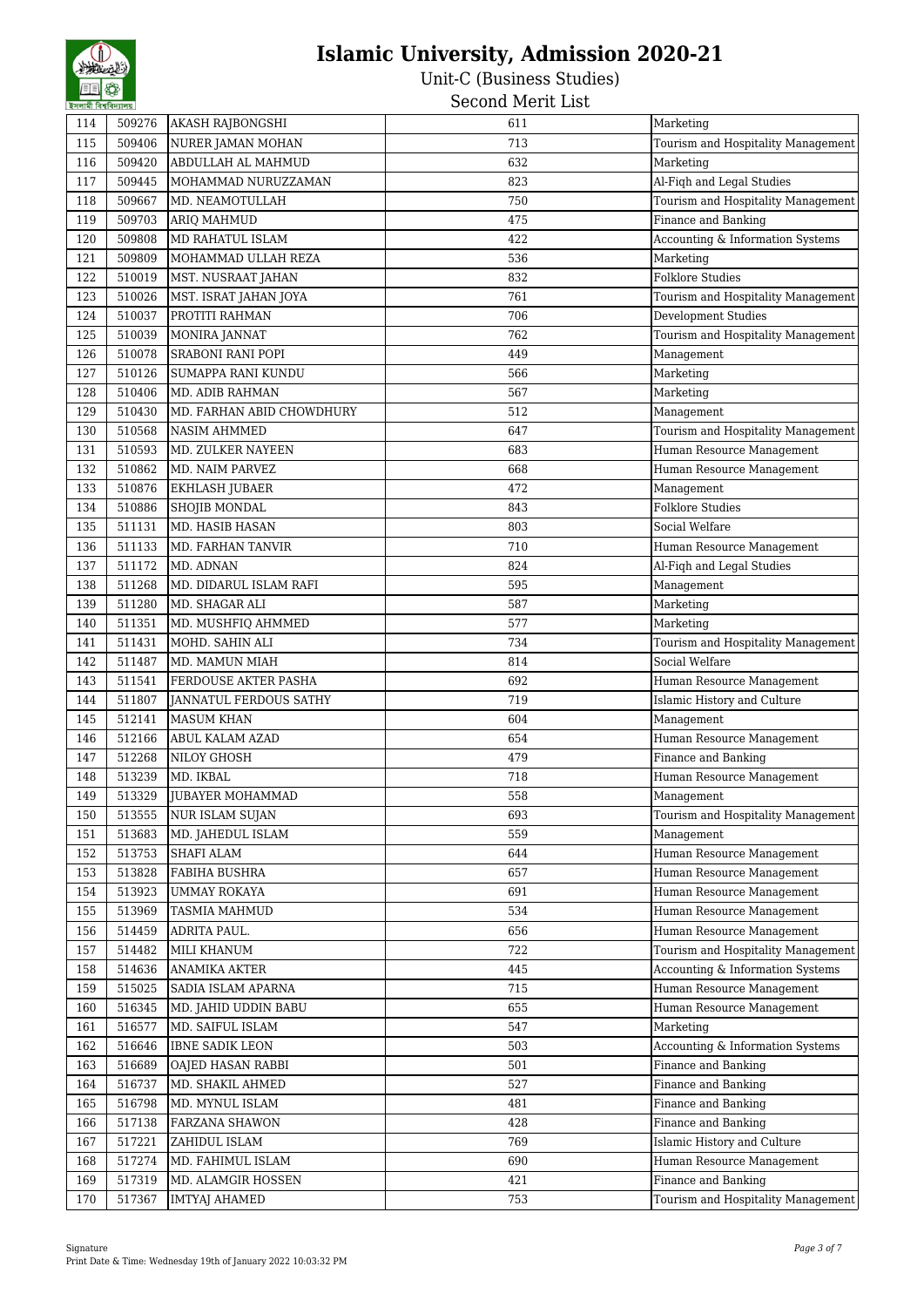| 171        | 517459           | MD. RABBI                        | 540        | Marketing                          |
|------------|------------------|----------------------------------|------------|------------------------------------|
| 172        | 517479           | MUHIM MEHRAZ                     | 747        | Tourism and Hospitality Management |
| 173        | 517673           | AZIJUL HAQUE SAURAB              | 811        | Mass Communication and Journalism  |
| 174        | 517707           | MD. RONY                         | 826        | Al-Fiqh and Legal Studies          |
| 175        | 517918           | <b>FAYSAL AHMED</b>              | 633        | Marketing                          |
| 176        | 517966           | MD. ASHRAFUL ALOM ABIR           | 679        | Human Resource Management          |
| 177        | 517986           | MD. RUMAN                        | 593        | Management                         |
| 178        | 518008           | <b>SEUM MIA</b>                  | 665        | Human Resource Management          |
| 179        | 518081           | <b>NAIMA HUMAYRA</b>             | 435        | Accounting & Information Systems   |
| 180        | 518143           | MD. AL-MAHAMUD                   | 675        | Human Resource Management          |
| 181        | 518168           | MD. TARIKUL ISLAM JIHAD          | 714        | Human Resource Management          |
| 182        | 518184           | RAFIDUL ISLAM RAIAN              | 506        | Management                         |
| 183        | 518224           | RADOAN ISLAM                     | 770        | Tourism and Hospitality Management |
| 184        | 518458           | MD. RIFAT RAYHAN                 | 478        | Finance and Banking                |
| 185        | 518559           | RABBI MIA                        | 617        | Management                         |
| 186        | 519007           | NEAMUL ISLAM                     | 731        | Tourism and Hospitality Management |
| 187        | 519052           | MD. SALAM BEPARY                 | 508        | Accounting & Information Systems   |
| 188        | 519091           | MOMEN AHAMMED                    | 620        | Human Resource Management          |
| 189        | 519304           | MD.MOSTAKIM                      | 664        | Bangla                             |
| 190        | 519354           | SOHAG                            | 535        | Management                         |
| 191        | 519386           | MD. AEATULLAH MRIDHA             | 659        | Law and Land Management            |
| 192        | 519456           | <b>SHARIFUL ISLAM</b>            | 521        | Finance and Banking                |
| 193        | 519684           | <b>MOKTAR HOSSAIN</b>            | 618        | Marketing                          |
| 194        | 520223           | PLABON BISWAS                    | 628        | Marketing                          |
| 195        | 520337           | <b>ABIR HASAN</b>                | 649        | Human Resource Management          |
| 196        | 520418           | <b>ABDUR NOOR TUSER</b>          | 493        | Accounting & Information Systems   |
| 197        | 520651           | ARMAN ALI PATWARY                | 741        | Tourism and Hospitality Management |
| 198        | 520674           | <b>FAISAL IQBAL</b>              | 554        | Management                         |
| 199        | 520707           | AL-MAMUN                         | 626        | Marketing                          |
| 200        | 520822           | MD. RAKIB HASAN                  | 581        | Management                         |
| 201        | 520915           | MD. SIYAM                        | 437        | Finance and Banking                |
| 202        | 520983           | MD. HASNAIN                      | 552        | Management                         |
| 203        | 521344           | RANJAN BHOWMIK                   | 582        | Marketing                          |
| 204        | 521517           | <b>FOYSAL BAPARI</b>             | 736        | Tourism and Hospitality Management |
| 205        | 521594           | <b>MONOWAR HOSSAIN</b>           | 420        | Marketing                          |
| 206        | 522097           | MAIMUNA AFROZ URMI               | 627        | Marketing                          |
| 207        | 522452           | MOAZZAM HOSSAIN                  | 599        | Economics                          |
| 208        | 522585           | MD. AZAD HOSSAIN                 | 457        | Accounting & Information Systems   |
| 209        | 522600           | MD. MASUD ALAM                   | 738        | Tourism and Hospitality Management |
| 210        | 522700           | SAZZAD HOSSEN RIFAT              | 455        | Accounting & Information Systems   |
| 211        | 522707           | SHAHADAT TANVIR RAFI             | 562        | Management                         |
| 212        | 522747           | ABDUR RAHMAN SHUVO               | 463        | Accounting & Information Systems   |
| 213        | 522900           | MD. ALAUDDIN MUNSHI              | 739        | Tourism and Hospitality Management |
| 214        | 522933           | MOHAMMAD ROBIUL HOSEN            | 698        | Tourism and Hospitality Management |
| 215        | 522951           | TANVIR SALAM                     | 670        | Tourism and Hospitality Management |
| 216        | 522957           | MD. SHAMEEM HOSSAIN              | 600        | Marketing                          |
| 217        | 523035           | MD. WAHID KHAN SITHIL            | 579        | Human Resource Management          |
| 218        | 523052           | <b>SAEED TAMIM</b>               | 436        | Accounting & Information Systems   |
|            |                  |                                  |            |                                    |
| 219<br>220 | 523276<br>523336 | MAHABUBA AKTER TANIA<br>JONI DAS | 528<br>592 | Marketing                          |
|            | 523555           |                                  | 642        | Management                         |
| 221        |                  | <b>SAIDUR RAHMAN</b>             |            | Tourism and Hospitality Management |
| 222        | 523596           | SUMAYA AKHTER SHIMU              | 429        | Accounting & Information Systems   |
| 223        | 523601           | MD. HRIDOY CHOWDHURY             | 847        | <b>Folklore Studies</b>            |
| 224        | 523669           | <b>OMAR FARUK</b>                | 704        | Human Resource Management          |
| 225        | 523697           | MAHABUB ALAM                     | 499        | Bangla                             |
| 226        | 523903           | REYAD HOSSAIN                    | 630        | Marketing                          |
| 227        | 523925           | <b>SUHAG CHOWDHURY</b>           | 485        | Accounting & Information Systems   |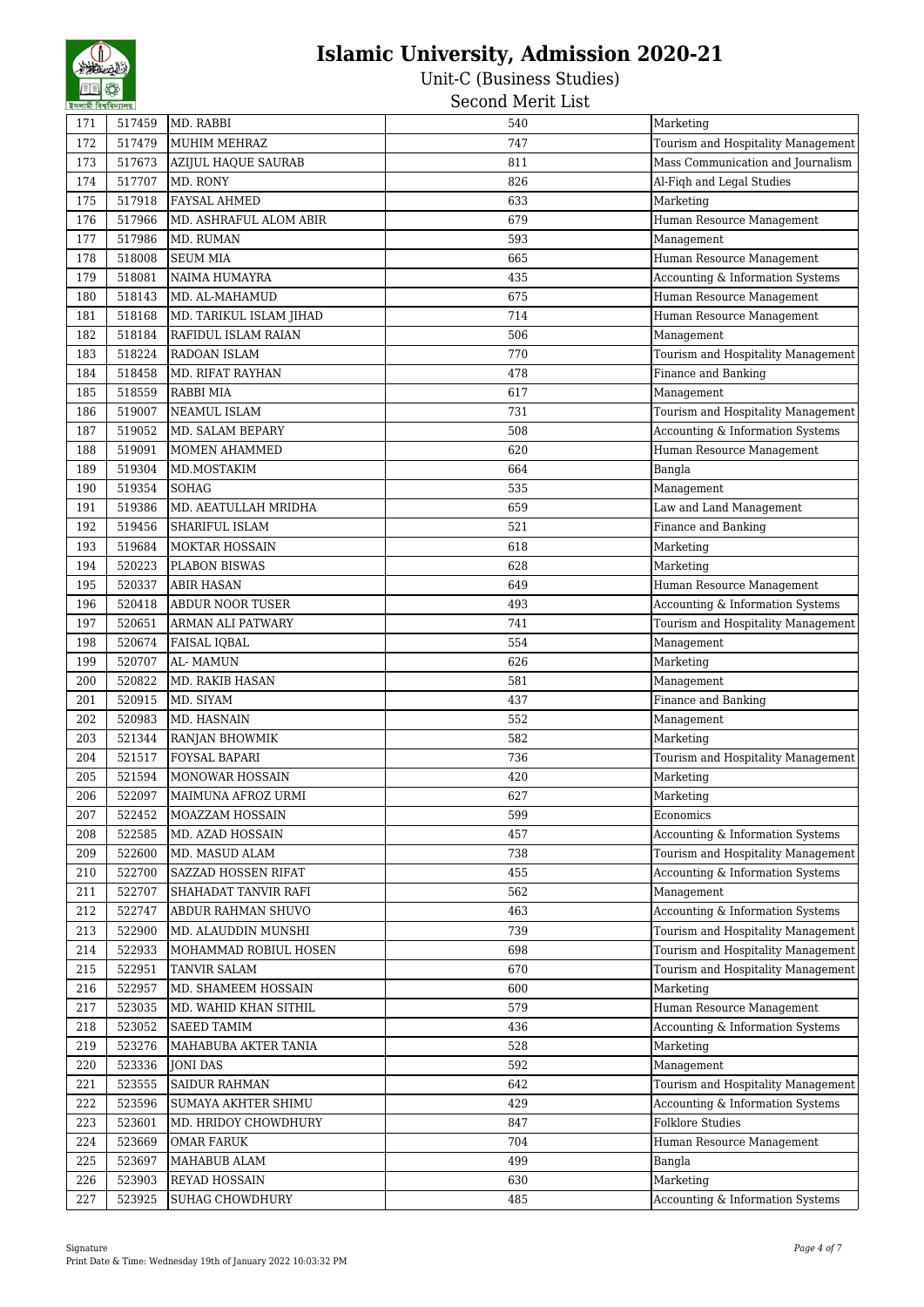| 228 | 524008 | <b>SHEK RASEL</b>          | 694 | Human Resource Management          |
|-----|--------|----------------------------|-----|------------------------------------|
| 229 | 524038 | ABU BAKKOR SIDDIQ          | 676 | Human Resource Management          |
| 230 | 524134 | SHAGOR UDDIN               | 696 | Human Resource Management          |
| 231 | 524207 | MD. RONY MIA               | 610 | Marketing                          |
| 232 | 524359 | MD. KHAIRUL ISLAM TUHIN    | 756 | Tourism and Hospitality Management |
| 233 | 524367 | <b>IMRAN HOSSAN</b>        | 495 | Finance and Banking                |
| 234 | 524420 | MARZIA AKTER SAYMA         | 569 | Management                         |
| 235 | 524426 | MAHFUJA AFROJ TRIPTI       | 603 | Management                         |
| 236 | 524502 | KHANDAKER SURAIYA FERDOUSH | 456 | Accounting & Information Systems   |
| 237 | 524636 | MD. AKIFUR RAHMAN          | 735 | Tourism and Hospitality Management |
| 238 | 524694 | MD.AMIRUL ISLAM            | 790 | Islamic History and Culture        |
| 239 | 524714 | MAHBUB ALAHI               | 613 | Marketing                          |
| 240 | 524717 | <b>ASHIK AHMED</b>         | 560 | Marketing                          |
| 241 | 524720 | DURJOY CHANDRA BISWAS      | 470 | Accounting & Information Systems   |
| 242 | 524728 | AMAN ULLAH AMAN            | 555 | Marketing                          |
| 243 | 524760 | <b>SADIR MIA</b>           | 578 | Marketing                          |
| 244 | 524831 | MD. LOKMAN HOSSAIN         | 606 | Marketing                          |
| 245 | 524835 | JOY CHANDRA DAS            | 571 | Human Resource Management          |
| 246 |        |                            |     |                                    |
|     | 524852 | MD. MARUF AHAMMED          | 542 | Marketing                          |
| 247 | 524949 | MD. HREDOY MIA             | 548 | Law                                |
| 248 | 525017 | HABIBULLAH MISBHA          | 591 | Marketing                          |
| 249 | 525085 | <b>DURJOY MIA</b>          | 590 | Management                         |
| 250 | 525266 | MD. SHUJON MIA             | 477 | Finance and Banking                |
| 251 | 525280 | MEHEDY HASAN               | 522 | English                            |
| 252 | 525312 | MD. RAJAN MIA              | 830 | <b>Folklore Studies</b>            |
| 253 | 525712 | <b>HOMYRA AKTER</b>        | 844 | Al-Fiqh and Legal Studies          |
| 254 | 525887 | MESHKAT BIN IDRIS          | 564 | Marketing                          |
| 255 | 525912 | MOHAYMIN NUR TAWSIF        | 482 | Finance and Banking                |
| 256 | 525915 | MOHAMMAD SAKIB KHAN        | 760 | Tourism and Hospitality Management |
| 257 | 525968 | TASNOVA TABASSOM TANHA     | 800 | Mass Communication and Journalism  |
| 258 | 526021 | ATIKUR RAHMAN SAKIB        | 708 | Bangla                             |
| 259 | 526044 | <b>FARHAN TANVIR</b>       | 755 | Tourism and Hospitality Management |
| 260 | 526080 | MIR ABU JAFAR.             | 728 | Tourism and Hospitality Management |
| 261 | 526151 | <b>DHRUBA DAS</b>          | 729 | Tourism and Hospitality Management |
| 262 | 526162 | MD. NURUL AMIN RAKIB       | 476 | Finance and Banking                |
| 263 | 526195 | MOHAMMAD MASUD             | 650 | Human Resource Management          |
| 264 | 526196 | MD. JUWEL                  | 516 | Finance and Banking                |
| 265 | 526240 | MOHAMMAD SAJIDUR RAHMAN    | 746 | Tourism and Hospitality Management |
| 266 | 526241 | SHAHRIAR ISLAM             | 497 | Finance and Banking                |
| 267 | 526248 | SHAHARIA MOHAMMAD EMON     | 776 | Tourism and Hospitality Management |
| 268 | 526297 | MD MIRAJ UDDIN MIRAJ       | 621 | Marketing                          |
| 269 | 526316 | MD. TAJMIRUL RAHMAN        | 740 | Tourism and Hospitality Management |
| 270 | 526336 | ZISAN MAHMUD HASIB         | 561 | Marketing                          |
| 271 | 526341 | MOHAMMAED SAYED NUR        | 705 | Human Resource Management          |
| 272 | 526347 | MD. SHAFAYET-UL-HOQUE      | 622 | Economics                          |
| 273 | 526356 | MD. IMRAN                  | 749 | Tourism and Hospitality Management |
| 274 | 526379 | MUHAMMAD GULAM DASTAGIR    | 689 | Human Resource Management          |
| 275 | 526390 | MD. SOHEL                  | 702 | Bangla                             |
| 276 | 526436 | <b>IMTIAZ UDDIN TUSIF</b>  | 687 | Tourism and Hospitality Management |
| 277 | 526555 | MD. SAJJAD HOSSEN SABBIR   | 677 | Human Resource Management          |
| 278 | 526574 | MD. TASLIM UDDIN RAJU      | 699 | Human Resource Management          |
| 279 | 526652 | SHAHARIAR ALAM FAHIM       | 532 | Management                         |
| 280 | 526656 | MD. RAKYET HASAN           | 663 | Human Resource Management          |
| 281 | 526757 | SHAHADUL ISLAM             | 544 | Management                         |
| 282 | 526780 | MD. MANIK                  | 439 | Accounting & Information Systems   |
| 283 | 526799 | MOHAMMAD JOBAIR HOSSAIN    | 707 | Human Resource Management          |
| 284 | 526814 | SIFAT UDDIN AHMED          | 640 | Human Resource Management          |
|     |        |                            |     |                                    |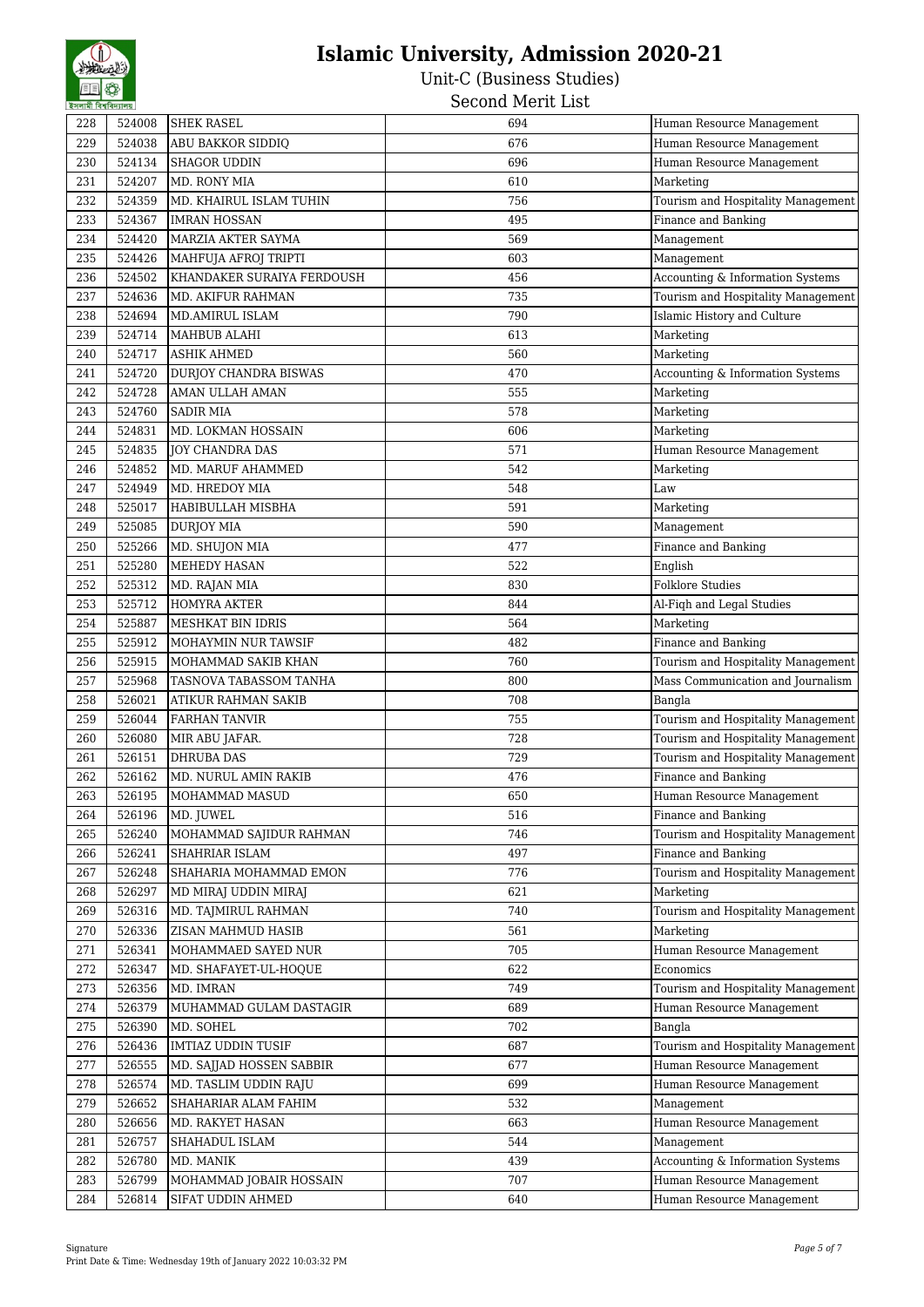Unit-C (Business Studies) Second Merit List

285 526822 OBYDOUR RAHMAN AKIB 678 Public Administration 286 527049 MOHAMMAD RASHEL 286 527049 Human Resource Management 287 527061 MAHAFUJUL HOQUE 744 Tourism and Hospitality Management 288 527151 SADDAM HOSSIAN 517 517 Law 289 527372 MOHAMMAD LOKMAN 526 526 Finance and Banking 290 527423 AMRIN SULTANA 597 Law and Land Management 291 527427 MAISHA OPSORI 653 Tourism and Hospitality Management 292 527445 MST. SUMAIYA KHATUN 1999 1999 763 Tourism and Hospitality Management 293 527448 SADIA KABIR 200 1 224 Public Administration 294 527463 MISS. LABONI KHATUN 773 Development Studies 295 527477 MT FARJANA AKTER AKHI 2007 748 Tourism and Hospitality Management 296 527478 CHOITY KHATUN 1999 1 296 471 Management 297 527543 MARZAN KHATUN 443 Accounting & Information Systems 298 527567 MST. AMENA KHATUN 1988 1999 1999 570 Management 299 527589 MAKSUDA KHANAM MIM 802 Social Welfare 300 527621 SABRINA KHATUN 682 English 301 527641 FARGANA YEASMIN POLY 511 511 Marketing 302 527649 ASHIK RANA 639 Marketing 303 527687 MD. RAHADUL ISLAM 484 Finance and Banking 304 | 527689 |RAJIB SAHA 538 | 1980 | 1980 | 1980 | 1980 | 1980 | 1980 | 1980 | 1980 | 1980 | 1980 | 1980 | 19 305 527698 NABILA ISLAM KHUSBU 565 Management 306 527701 SHIJANUR RAHMAN SHOWROV 8458 458 Accounting & Information Systems 307 527707 MIR MAHFUZ ALI JISHAN 461 461 Accounting & Information Systems 308 527715 UTSHO SAHA AYON 1999 1208 424 Finance and Banking 309 527734 ABDULLAH ALL BAKY 752 Tourism and Hospitality Management 310 527831 MD.SHOHIDUL ISLAM NOYON 586 586 Management 311 527913 SADIA ISLAM PROME 848 Al-Figh and Legal Studies 312 528166 ISTEAK AHMED SEAM 807 807 Mass Communication and Journalism 313 528229 PARVEJ MOSHARRAF 584 584 Marketing 314 528319 ASHA AKTER MIM 546 Marketing 315 528339 JANNATUL MAWUA 529 Management 316 528389 SHENIN ZABIN ESHA 723 Tourism and Hospitality Management 317 528751 SHOJIB SAHA 609 Marketing 318 528754 MD. ABDUL ALIM 551 Management 319 528867 MD. SAIFUL ISLAM POLASH 580 580 Marketing 320 528910 OLI AHMED 700 Human Resource Management 321 528965 MD. SHAKIL AHMED 641 Human Resource Management 322 529013 MD. EMON SHEIKH 634 Marketing 323 529183 MD. GOLAM MOSTOFA RONY 680 Human Resource Management 324 529263 MST. TANVIN AKTAR TUNA 661 Tourism and Hospitality Management 325 529364 EFAT ARA SHARMIN 531 Human Resource Management 326 529742 MD. JAHID HASAN 440 Marketing 327 529745 SYED JUNAED AHMED 327 468 Management 328 529770 TASNIMUL QUADIR KHAN 533 Law 329 529834 MD. IMRAN HOSSEN IMRAN 513 Management 330 530030 MD. SHYAMOL MIA 509 Management 331 530071 ZIBON ROY 779 Social Welfare 332 530187 MD. NAHID HASAN 681 Human Resource Management 333 530306 MD. SHAFIQUL ISLAM 646 English 334 530468 MD. SAJEDUR RAHMAN 737 Political Science 335 530668 MD. RAKIBUL ISLAM 726 Public Administration 336 530810 HRIDOY CHANDRA ROY 686 66 English 337 530931 MD. MOSTOFA 667 Human Resource Management 338 531017 EAMA KHANAM FOREST SAND RESERVE TO BE SERVED ASSESSED. THE STATE STATES IN STRING STATES STATES STATES STATES STATES STATES IN STRING STATES STATES STATES STATES STATES STATES STATES STATES STATES STATES STATES 339 531088 TAMANNA AKTER 434 Accounting & Information Systems 340 531121 SHEIKH RAYHAN 703 Public Administration 341 531147 MAHEDI HASAN 781 781 Social Welfare